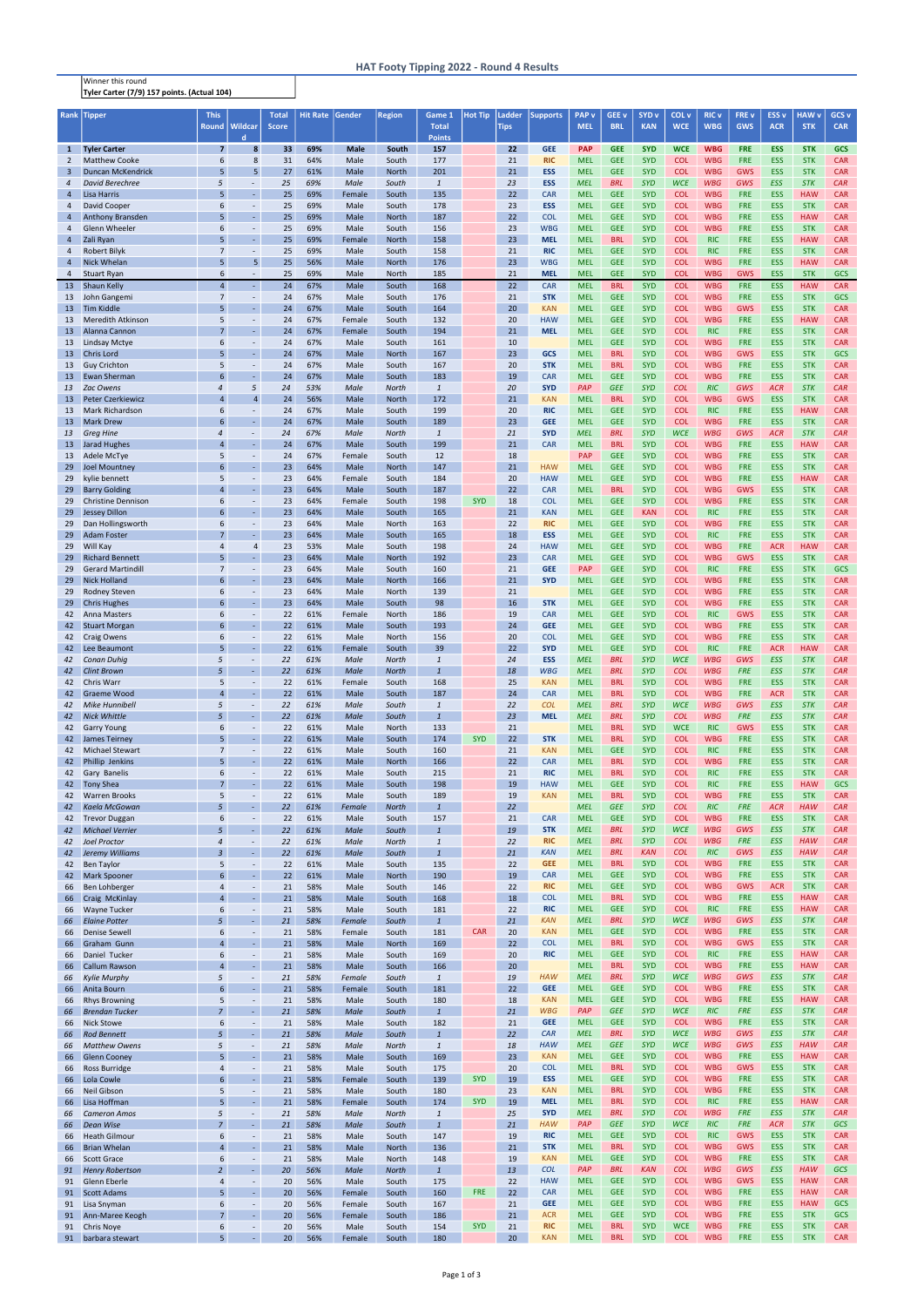Winner this round Tyler Carter (7/9) 157 points. (Actual 104)

| Rank       | Tipper                                      | <b>This</b>                  |                                              | <b>Total</b> | <b>Hit Rate</b> | Gender         | <b>Region</b>         | Game 1                           | <b>Hot Tip</b> | Ladder      | <b>Supports</b>          | <b>PAP</b> v             | GEE <sub>v</sub>         | SYD <sub>v</sub>         | COL <sub>V</sub>         | <b>RIC v</b>             | FRE v                    | <b>ESS v</b>             | <b>HAW v</b>             | GCS <sub>v</sub>         |
|------------|---------------------------------------------|------------------------------|----------------------------------------------|--------------|-----------------|----------------|-----------------------|----------------------------------|----------------|-------------|--------------------------|--------------------------|--------------------------|--------------------------|--------------------------|--------------------------|--------------------------|--------------------------|--------------------------|--------------------------|
|            |                                             | <b>Round</b>                 | <b>Wildcar</b>                               | <b>Score</b> |                 |                |                       | <b>Total</b>                     |                | <b>Tips</b> |                          | <b>MEL</b>               | <b>BRL</b>               | <b>KAN</b>               | <b>WCE</b>               | <b>WBG</b>               | <b>GWS</b>               | <b>ACR</b>               | <b>STK</b>               | <b>CAR</b>               |
|            |                                             |                              | d                                            |              |                 |                |                       | <b>Points</b>                    |                |             |                          |                          |                          |                          |                          |                          |                          |                          |                          |                          |
|            | 91 Michael White                            | 6                            | $\omega$                                     | 20           | 56%             | Male           | North                 | 154                              |                | 23          | <b>RIC</b>               | <b>PAP</b>               | <b>GEE</b>               | <b>SYD</b>               | <b>COL</b>               | <b>RIC</b>               | <b>FRE</b>               | <b>ESS</b>               | <b>HAW</b>               | <b>GCS</b>               |
| 91         | <b>Michael Seddon</b>                       | $\overline{3}$               | $\omega$                                     | 20           | 56%             | Male           | South                 | 171                              |                | 20          | <b>MEL</b>               | <b>MEL</b>               | <b>BRL</b>               | <b>SYD</b>               | <b>COL</b>               | <b>WBG</b>               | <b>GWS</b>               | <b>ESS</b>               | <b>HAW</b>               | <b>CAR</b>               |
| 91         | <b>Craig Williams</b>                       | 5                            | $\overline{\phantom{a}}$                     | 20           | 56%             | Male           | South                 | 181                              |                | 21          | <b>COL</b>               | <b>MEL</b>               | <b>BRL</b>               | <b>SYD</b>               | <b>COL</b>               | <b>WBG</b>               | <b>FRE</b>               | <b>ESS</b>               | <b>HAW</b>               | <b>GCS</b>               |
| 91         | <b>Karen Jenkins</b>                        | 6                            | $\sim$                                       | 20           | 56%             | Female         | <b>North</b>          | $\overline{1}$                   |                | 20          | <b>ESS</b>               | <b>MEL</b>               | <b>GEE</b>               | <b>SYD</b>               | <b>WCE</b>               | <b>WBG</b>               | GWS                      | <b>ESS</b>               | <b>STK</b>               | CAR                      |
| 91         | <b>Felicity Walsh</b>                       | 5                            | $\blacksquare$                               | 20           | 56%             | Female         | North                 | 183                              |                | 19          | <b>HAW</b>               | <b>PAP</b>               | <b>GEE</b>               | <b>SYD</b>               | <b>WCE</b>               | <b>WBG</b>               | <b>FRE</b>               | <b>ACR</b>               | <b>HAW</b>               | GCS                      |
| 91         | <b>Lindsay Garwood</b>                      | 5                            | $\omega$                                     | 20           | 56%             | Male           | <b>North</b>          | $\overline{1}$                   |                | 19          | <b>STK</b>               | <b>MEL</b>               | <b>BRL</b>               | <b>SYD</b>               | <b>WCE</b>               | <b>WBG</b>               | GWS                      | <b>ESS</b>               | <b>STK</b>               | CAR                      |
| 91         | Robyn Wilkes                                | 5                            |                                              | 20           | 56%             | Male           | South                 | $\mathbf{1}$                     |                | 21          | <b>MEL</b>               | <b>MEL</b>               | <b>BRL</b>               | <b>SYD</b>               | <b>WCE</b>               | <b>WBG</b>               | GWS                      | <b>ESS</b>               | <b>STK</b>               | CAR                      |
| 91         | <b>Matthew Taylor</b>                       | 5                            | $\omega$                                     | 20           | 56%             | Male           | South                 | 181                              |                | 17          | <b>GEE</b>               | <b>MEL</b>               | <b>GEE</b>               | <b>SYD</b>               | <b>COL</b>               | <b>WBG</b>               | <b>FRE</b>               | <b>ESS</b>               | <b>HAW</b>               | <b>CAR</b>               |
| 91         | <b>Kerry Gunn</b>                           | 6<br>$\overline{2}$          | $\overline{\phantom{a}}$                     | 20           | 56%             | Female         | North                 | 169                              |                | 20          | <b>COL</b>               | <b>MEL</b>               | <b>GEE</b>               | <b>SYD</b>               | <b>COL</b>               | <b>RIC</b>               | <b>FRE</b>               | <b>ESS</b>               | <b>HAW</b>               | <b>CAR</b>               |
| 91         | <b>Brendan Nicholls</b>                     |                              | ÷,                                           | 20           | 56%             | Male           | South                 | $\overline{1}$                   |                | 20          | CAR                      | PAP                      | <b>BRL</b>               | <b>SYD</b>               | <b>COL</b>               | <b>RIC</b>               | GWS                      | <b>ACR</b>               | <b>HAW</b>               | CAR                      |
| 91<br>91   | <b>Tony Young</b><br><b>Cyril Patmore</b>   | 5<br>$\overline{3}$          | $\omega$                                     | 20<br>20     | 56%<br>56%      | Male<br>Male   | North<br>North        | 178<br>130                       |                | 12<br>20    | <b>COL</b><br><b>HAW</b> | <b>PAP</b><br><b>MEL</b> | <b>GEE</b><br><b>BRL</b> | <b>SYD</b><br><b>SYD</b> | <b>COL</b><br><b>COL</b> | <b>RIC</b><br><b>WBG</b> | <b>FRE</b><br><b>FRE</b> | <b>ESS</b><br><b>ACR</b> | <b>HAW</b><br><b>HAW</b> | <b>CAR</b><br><b>CAR</b> |
| 91         | <b>Nick Murnane</b>                         | 5                            | $\sim$                                       | 20           | 56%             | Male           | South                 | $\overline{1}$                   |                | 20          | <b>RIC</b>               | <b>MEL</b>               | <b>BRL</b>               | <b>SYD</b>               | <b>WCE</b>               | <b>WBG</b>               | <b>GWS</b>               | <b>ESS</b>               | <b>STK</b>               | CAR                      |
| 91         | <b>Edmund Gebka</b>                         | 6                            | $\omega$                                     | 20           | 56%             | Male           | South                 | 173                              |                | 16          | <b>ESS</b>               | <b>MEL</b>               | <b>GEE</b>               | <b>SYD</b>               | <b>COL</b>               | <b>WBG</b>               | <b>FRE</b>               | <b>ESS</b>               | <b>STK</b>               | <b>CAR</b>               |
| 91         | <b>Greg Williams</b>                        | 5                            | $\blacksquare$                               | 20           | 56%             | Male           | North                 | 120                              |                | 19          | <b>GEE</b>               | <b>MEL</b>               | <b>GEE</b>               | <b>SYD</b>               | <b>COL</b>               | <b>WBG</b>               | <b>GWS</b>               | <b>ESS</b>               | <b>STK</b>               | <b>CAR</b>               |
| 91         | <b>Steven Maloney</b>                       | 6                            | $\omega$                                     | 20           | 56%             | Male           | North                 | 187                              |                | 22          | <b>KAN</b>               | <b>MEL</b>               | <b>BRL</b>               | <b>SYD</b>               | <b>COL</b>               | <b>RIC</b>               | <b>GWS</b>               | <b>ESS</b>               | <b>STK</b>               | GCS                      |
|            | 114 Vonda Gunn                              | 5                            | $\overline{\phantom{a}}$                     | 19           | 53%             | Female         | North                 | 169                              |                | 19          | <b>KAN</b>               | <b>MEL</b>               | <b>GEE</b>               | <b>SYD</b>               | <b>COL</b>               | <b>RIC</b>               | <b>FRE</b>               | <b>ACR</b>               | <b>HAW</b>               | <b>CAR</b>               |
|            | 114 Eric Hermanis                           | 4                            |                                              | 19           | 53%             | Male           | South                 | 188                              |                | 21          | <b>STK</b>               | <b>MEL</b>               | <b>BRL</b>               | <b>SYD</b>               | <b>COL</b>               | <b>WBG</b>               | <b>GWS</b>               | <b>ESS</b>               | <b>STK</b>               | <b>CAR</b>               |
|            | 114 Kevin Bresnehan                         | 4                            | $\omega$                                     | 19           | 53%             | Male           | South                 | 169                              |                | 24          | <b>RIC</b>               | <b>MEL</b>               | <b>BRL</b>               | <b>SYD</b>               | <b>COL</b>               | <b>WBG</b>               | <b>FRE</b>               | <b>ESS</b>               | <b>HAW</b>               | <b>CAR</b>               |
|            | 114 Jon Fulton                              |                              | G                                            | 19           | 53%             | Male           | South                 | 159                              |                | 17          | <b>COL</b>               | <b>MEL</b>               | <b>BRL</b>               | <b>SYD</b>               | <b>COL</b>               | <b>WBG</b>               | <b>FRE</b>               | <b>ESS</b>               | <b>STK</b>               | <b>CAR</b>               |
|            | 114 Francis Maloney                         | 4                            | $\overline{\phantom{a}}$                     | 19           | 53%             | Male           | North                 | 178                              |                | 21          | <b>BRL</b>               | <b>MEL</b>               | <b>BRL</b>               | <b>SYD</b>               | <b>COL</b>               | <b>WBG</b>               | <b>GWS</b>               | <b>ESS</b>               | <b>STK</b>               | <b>CAR</b>               |
| 114        | <b>Kristen Bartley</b>                      | 5                            | ÷.                                           | 19           | 53%             | Female         | <b>North</b>          | $\overline{1}$                   |                | 21          | <b>COL</b>               | <b>MEL</b>               | <b>BRL</b>               | <b>SYD</b>               | <b>COL</b>               | <b>WBG</b>               | GWS                      | <b>ESS</b>               | <b>STK</b>               | GCS                      |
| 114        | <b>Brett Templar</b>                        | $\overline{4}$               | $\blacksquare$                               | 19           | 53%             | Male           | North                 | 178                              |                | 22          |                          | <b>MEL</b>               | <b>BRL</b>               | <b>SYD</b>               | <b>COL</b>               | <b>WBG</b>               | <b>FRE</b>               | <b>ESS</b>               | <b>HAW</b>               | <b>CAR</b>               |
| 114        | Liam Janssen                                | $\overline{7}$               | $\omega$                                     | 19           | 53%             | Male           | <b>North</b>          | $\overline{1}$                   |                | 20          | <b>WCE</b>               | <b>MEL</b>               | <b>GEE</b>               | <b>SYD</b>               | <b>WCE</b>               | <b>RIC</b>               | <b>FRE</b>               | <b>ESS</b>               | <b>HAW</b>               | CAR                      |
|            | 114 Joel Isbister                           | 4                            | ۰                                            | 19           | 53%             | Male           | South                 | 158                              |                | 21          | <b>SYD</b>               | <b>MEL</b>               | <b>BRL</b>               | <b>SYD</b>               | <b>COL</b>               | <b>WBG</b>               | <b>GWS</b>               | <b>ESS</b>               | <b>STK</b>               | <b>CAR</b>               |
|            | 114 Mark Dennison                           | 5                            |                                              | 19           | 53%             | Male           | South                 | 189                              | <b>CAR</b>     | 19          | <b>COL</b>               | <b>MEL</b>               | <b>GEE</b>               | <b>SYD</b>               | <b>COL</b>               | <b>RIC</b>               | <b>FRE</b>               | <b>ACR</b>               | <b>HAW</b>               | <b>CAR</b>               |
|            | 114 Andrew Beven                            | 3                            | $\blacksquare$                               | 19           | 53%             | Male           | South                 | 169                              |                | 21          | <b>CAR</b>               | <b>MEL</b>               | <b>BRL</b>               | <b>SYD</b>               | <b>COL</b>               | <b>WBG</b>               | <b>GWS</b>               | <b>ACR</b>               | <b>STK</b>               | <b>CAR</b>               |
|            | 114 Liam Wright                             | 4                            | $\sim$                                       | 19           | 53%             | Male           | South                 | 210                              | <b>ESS</b>     | 21          | <b>BRL</b>               | <b>MEL</b>               | <b>BRL</b>               | <b>SYD</b>               | <b>COL</b>               | <b>WBG</b>               | <b>FRE</b>               | <b>ESS</b>               | <b>HAW</b>               | <b>CAR</b>               |
|            | 114 Jake Richardson                         | 5                            | $\overline{\phantom{a}}$                     | 19           | 53%             | Male           | South                 | 112                              |                | 24          | <b>GEE</b>               | <b>PAP</b>               | <b>GEE</b>               | <b>SYD</b>               | <b>WCE</b>               | <b>RIC</b>               | <b>FRE</b>               | <b>ACR</b>               | <b>HAW</b>               | <b>CAR</b>               |
|            | 114 Thomas Webster                          | $\overline{3}$               | ÷.                                           | 19           | 53%             | Male           | South                 | 190                              |                | 22          | <b>WCE</b>               | <b>MEL</b>               | <b>BRL</b>               | <b>SYD</b>               | <b>COL</b>               | <b>WBG</b>               | <b>GWS</b>               | <b>ESS</b>               | <b>HAW</b>               | <b>CAR</b>               |
|            | 114 Rocky Findlater                         | 5<br>$\overline{\mathbf{A}}$ | $\overline{\phantom{a}}$<br>$\omega$         | 19           | 53%             | Male           | North                 | 130                              |                | 18          | <b>GEE</b>               | <b>MEL</b>               | <b>GEE</b>               | <b>SYD</b>               | <b>COL</b>               | <b>WBG</b>               | <b>FRE</b>               | <b>ESS</b>               | <b>HAW</b>               | <b>CAR</b>               |
|            | 114 Shannon Hill<br>114 Karen Chandler      | 3                            | $\blacksquare$                               | 19<br>19     | 53%<br>53%      | Female         | South<br>South        | 127<br>198                       |                | 16<br>21    | <b>HAW</b><br><b>CAR</b> | <b>MEL</b><br><b>MEL</b> | <b>BRL</b><br><b>BRL</b> | <b>SYD</b><br><b>SYD</b> | <b>COL</b><br><b>COL</b> | <b>WBG</b><br><b>WBG</b> | <b>GWS</b><br><b>FRE</b> | <b>ESS</b><br><b>ACR</b> | <b>STK</b><br><b>HAW</b> | <b>CAR</b><br><b>CAR</b> |
| 114        | Dennis Whelan                               |                              |                                              | 19           | 53%             | Female<br>Male | North                 | 150                              |                | 21          | <b>HAW</b>               | <b>PAP</b>               | <b>BRL</b>               | <b>SYD</b>               | <b>WCE</b>               | <b>RIC</b>               | <b>GWS</b>               | <b>ESS</b>               | <b>STK</b>               | <b>CAR</b>               |
|            | 114 Billy Godwin                            | 6                            | $\overline{\phantom{a}}$                     | 19           | 53%             | Male           | South                 | 177                              | <b>COL</b>     | 22          | <b>WBG</b>               | <b>MEL</b>               | <b>BRL</b>               | <b>SYD</b>               | <b>COL</b>               | <b>RIC</b>               | <b>FRE</b>               | <b>ESS</b>               | <b>STK</b>               | <b>CAR</b>               |
|            | 114 Roslyn McKendrick                       | 5                            | L,                                           | 19           | 53%             | Female         | North                 | 192                              | <b>STK</b>     | 20          | <b>GEE</b>               | <b>MEL</b>               | <b>GEE</b>               | <b>SYD</b>               | <b>COL</b>               | <b>WBG</b>               | <b>GWS</b>               | <b>ESS</b>               | <b>STK</b>               | <b>CAR</b>               |
| 114        | <b>Ben Sertori</b>                          | 3                            |                                              | 19           | 53%             | Male           | <b>North</b>          | $\mathbf{1}$                     |                | 19          | PAP                      | PAP                      | <b>BRL</b>               | <b>KAN</b>               | <b>COL</b>               | <b>WBG</b>               | <b>FRE</b>               | <b>ESS</b>               | <b>STK</b>               | CAR                      |
|            | 114 Robbie Marino                           | $\overline{3}$               | $\omega$                                     | 19           | 53%             | Male           | South                 | 188                              |                | 25          | <b>CAR</b>               | <b>PAP</b>               | <b>BRL</b>               | <b>SYD</b>               | <b>COL</b>               | <b>WBG</b>               | <b>FRE</b>               | <b>ESS</b>               | <b>HAW</b>               | <b>CAR</b>               |
|            | 136 Mark Bresnehan                          | 4                            | ۰                                            | 18           | 50%             | Male           | South                 | 125                              |                | 19          | <b>CAR</b>               | <b>MEL</b>               | <b>GEE</b>               | <b>SYD</b>               | <b>COL</b>               | <b>WBG</b>               | <b>GWS</b>               | <b>ESS</b>               | <b>HAW</b>               | <b>CAR</b>               |
|            | 136 Kathy Wright                            | $\overline{a}$               | $\omega$                                     | 18           | 50%             | Female         | South                 | 122                              |                | 22          | <b>GEE</b>               | <b>MEL</b>               | <b>BRL</b>               | <b>SYD</b>               | <b>WCE</b>               | <b>WBG</b>               | <b>GWS</b>               | <b>ACR</b>               | <b>STK</b>               | <b>CAR</b>               |
|            | 136 Callum Kelly                            | $\overline{2}$               |                                              | 18           | 50%             | Male           | South                 | 151                              |                | 22          | <b>CAR</b>               | <b>MEL</b>               | <b>BRL</b>               | <b>KAN</b>               | <b>COL</b>               | <b>WBG</b>               | <b>GWS</b>               | <b>ESS</b>               | <b>HAW</b>               | <b>CAR</b>               |
|            | 136 Simon Burgess                           | 6                            | $\sim$                                       | 18           | 50%             | Male           | South                 | 142                              |                | 19          | <b>WBG</b>               | <b>MEL</b>               | <b>GEE</b>               | <b>SYD</b>               | <b>COL</b>               | <b>WBG</b>               | <b>FRE</b>               | <b>ESS</b>               | <b>STK</b>               | <b>CAR</b>               |
|            | 136 Terry Hill                              | 5                            | $\omega$                                     | 18           | 50%             | Male           | South                 | 176                              |                | 14          | <b>STK</b>               | <b>PAP</b>               | <b>GEE</b>               | <b>SYD</b>               | <b>COL</b>               | <b>WBG</b>               | <b>FRE</b>               | <b>ESS</b>               | <b>STK</b>               | <b>CAR</b>               |
|            | 136 Alex Izbicki                            | 5                            | $\omega_{\rm c}$                             | 18           | 50%             | Male           | North                 | 188                              |                | 20          | <b>RIC</b>               | <b>MEL</b>               | <b>GEE</b>               | <b>SYD</b>               | <b>COL</b>               | <b>WBG</b>               | <b>FRE</b>               | <b>ESS</b>               | <b>HAW</b>               | <b>CAR</b>               |
|            | 136 Michael Perry                           | 4                            | $\blacksquare$<br>$\omega_{\rm c}$           | 18           | 50%             | Male           | South                 | 44                               |                | 19          | <b>RIC</b>               | <b>MEL</b>               | <b>BRL</b>               | <b>SYD</b>               | <b>COL</b>               | <b>RIC</b>               | <b>FRE</b>               | <b>ACR</b>               | <b>HAW</b>               | <b>CAR</b>               |
|            | 136 Calvin Godwin<br><b>Steve Robertson</b> | $\overline{3}$<br>4          |                                              | 18<br>18     | 50%<br>50%      | Male           | South                 | 180                              |                | 22<br>21    | <b>WBG</b><br><b>COL</b> | <b>MEL</b><br><b>MEL</b> | <b>BRL</b><br><b>BRL</b> | <b>SYD</b><br><b>SYD</b> | <b>COL</b><br><b>COL</b> | <b>WBG</b><br><b>RIC</b> | <b>GWS</b><br>GWS        | <b>ESS</b><br><b>ACR</b> | <b>HAW</b><br><b>HAW</b> | <b>CAR</b><br>GCS        |
| 136<br>136 | john canavan                                | $\overline{3}$               | $\overline{\phantom{a}}$<br>$\omega_{\rm c}$ | 18           | 50%             | Male<br>Male   | <b>North</b><br>South | $\ensuremath{\mathbf{1}}$<br>167 |                | 22          | <b>WCE</b>               | <b>MEL</b>               | <b>BRL</b>               | <b>SYD</b>               | <b>COL</b>               | <b>WBG</b>               | <b>FRE</b>               | <b>ACR</b>               | <b>HAW</b>               | <b>CAR</b>               |
| 136        | Leigh Kiddle                                | 3                            | $\sim$                                       | 18           | 50%             | Male           | South                 | $\mathbf{1}$                     |                | 18          | CAR                      | PAP                      | <b>BRL</b>               | <b>SYD</b>               | <b>COL</b>               | <b>RIC</b>               | GWS                      | <b>ACR</b>               | <b>HAW</b>               | GCS                      |
|            | 136 David Berry                             | $\overline{3}$               | $\omega$                                     | 18           | 50%             | Male           | South                 | 182                              |                | 20          | <b>BRL</b>               | <b>PAP</b>               | <b>BRL</b>               | <b>SYD</b>               | <b>COL</b>               | <b>WBG</b>               | <b>GWS</b>               | <b>ESS</b>               | <b>STK</b>               | <b>CAR</b>               |
|            | 136 Cheryl Whelan                           | 5                            | $\blacksquare$                               | 18           | 50%             | Female         | North                 | 145                              |                | 24          | <b>RIC</b>               | <b>MEL</b>               | <b>GEE</b>               | <b>SYD</b>               | <b>COL</b>               | <b>RIC</b>               | <b>GWS</b>               | <b>ESS</b>               | <b>HAW</b>               | <b>CAR</b>               |
| 136        | Adam Janssen                                | $\overline{a}$               | $\omega$                                     | 18           | 50%             | Male           | <b>North</b>          | $\overline{1}$                   |                | 17          |                          | PAP                      | <b>GEE</b>               | <b>SYD</b>               | <b>WCE</b>               | <b>WBG</b>               | GWS                      | <b>ESS</b>               | <b>HAW</b>               | CAR                      |
| 136        | Anne Bassett                                | 3                            | $\overline{\phantom{a}}$                     | 18           | 50%             | Female         | North                 | 127                              |                | 24          |                          | <b>MEL</b>               | <b>GEE</b>               | <b>SYD</b>               | <b>COL</b>               | <b>WBG</b>               | <b>GWS</b>               | <b>ACR</b>               | <b>HAW</b>               | <b>CAR</b>               |
|            | 151 Teresa Harris                           | $\overline{3}$               | ÷.                                           | 17           | 47%             | Female         | North                 | 187                              |                | 16          | <b>COL</b>               | <b>MEL</b>               | <b>BRL</b>               | <b>SYD</b>               | <b>COL</b>               | <b>WBG</b>               | <b>GWS</b>               | <b>ACR</b>               | <b>STK</b>               | <b>CAR</b>               |
| 151        | Sandra Lowther-Owens                        | 3                            | $\sim$                                       | 17           | 47%             | Female         | <b>North</b>          | $\ensuremath{\mathbf{1}}$        |                | 17          | <b>COL</b>               | PAP                      | <b>GEE</b>               | <b>KAN</b>               | <b>COL</b>               | <b>WBG</b>               | <b>FRE</b>               | <b>ESS</b>               | <b>HAW</b>               | CAR                      |
| 151        | <b>Peter Czerkiewicz</b>                    | $\overline{3}$               | $\omega$                                     | 17           | 47%             | Male           | <b>North</b>          | $\mathbf{1}$                     |                | 17          | <b>KAN</b>               | <b>MEL</b>               | <b>GEE</b>               | <b>SYD</b>               | <b>COL</b>               | <b>WBG</b>               | GWS                      | <b>ACR</b>               | <b>HAW</b>               | CAR                      |
|            | 151 Shaun Heather                           | 5                            | $\overline{\phantom{a}}$                     | 17           | 47%             | Male           | North                 | 153                              |                | 18          | <b>HAW</b>               | <b>MEL</b>               | <b>GEE</b>               | <b>SYD</b>               | <b>COL</b>               | <b>WBG</b>               | <b>FRE</b>               | <b>ESS</b>               | <b>HAW</b>               | <b>CAR</b>               |
|            | 151 Geoff Cowle                             | 5                            | $\omega$                                     | 17           | 47%             | Male           | South                 | 138                              |                | 22          | <b>STK</b>               | <b>MEL</b>               | <b>BRL</b>               | <b>SYD</b>               | <b>COL</b>               | <b>WBG</b>               | <b>FRE</b>               | <b>ESS</b>               | <b>STK</b>               | <b>CAR</b>               |
|            | 151 Jacob Hine                              | $\overline{4}$               | $\blacksquare$                               | 17           | 47%             | Male           | North                 | 165                              |                | 19          | <b>SYD</b>               | <b>MEL</b>               | <b>BRL</b>               | <b>SYD</b>               | <b>COL</b>               | <b>WBG</b>               | <b>GWS</b>               | <b>ESS</b>               | <b>STK</b>               | <b>CAR</b>               |
|            | 151 Brian Fleming                           | $\overline{3}$               | $\omega$                                     | 17           | 47%             | Male           | South                 | 145                              |                | 19          |                          | <b>MEL</b>               | <b>GEE</b>               | <b>SYD</b>               | <b>COL</b>               | <b>WBG</b>               | <b>GWS</b>               | <b>ACR</b>               | <b>HAW</b>               | <b>CAR</b>               |
|            | 151 Brendon Garwood                         | 4                            | $\omega$<br>ä,                               | 17           | 47%             | Male           | North                 | 160                              |                | 20          | <b>KAN</b>               | <b>MEL</b>               | <b>BRL</b>               | <b>SYD</b>               | <b>COL</b>               | <b>WBG</b>               | <b>FRE</b>               | <b>ESS</b>               | <b>HAW</b>               | <b>CAR</b>               |
|            | 151 Loretta Lohberger<br>151 Ari Gregson    | $\overline{3}$<br>4          |                                              | 17<br>17     | 47%             | Female<br>Male | South<br>South        | 168<br>$\ensuremath{\mathbf{1}}$ |                | 19<br>18    | <b>HAW</b><br><b>RIC</b> | <b>MEL</b><br>PAP        | <b>BRL</b>               | <b>SYD</b><br><b>KAN</b> | <b>WCE</b><br><b>COL</b> | <b>WBG</b><br><b>RIC</b> | <b>GWS</b><br><b>FRE</b> | <b>ACR</b><br><b>ACR</b> | <b>HAW</b><br><b>STK</b> | <b>CAR</b><br>GCS        |
|            | 151 Sam Cook                                | $\mathbf{1}$                 | $\overline{\phantom{a}}$<br>$\sim$           | 17           | 47%<br>47%      | Male           | <b>North</b>          | $\overline{1}$                   |                | 17          | <b>SYD</b>               | PAP                      | <b>BRL</b><br><b>BRL</b> | <b>KAN</b>               | <b>COL</b>               | <b>WBG</b>               | <b>FRE</b>               | <b>ACR</b>               | <b>HAW</b>               | CAR                      |
| 151        | Diane Izbicki                               | $\overline{4}$               | $\sim$                                       | 17           | 47%             | Female         | <b>North</b>          | $\overline{1}$                   |                | 19          | CAR                      | PAP                      | <b>BRL</b>               | <b>SYD</b>               | <b>WCE</b>               | <b>WBG</b>               | GWS                      | <b>ESS</b>               | <b>STK</b>               | CAR                      |
| 163        | Maria Skillern                              | $\overline{3}$               | $\omega_{\rm c}$                             | 16           | 44%             | Male           | South                 | 159                              |                | 21          | <b>STK</b>               | <b>MEL</b>               | <b>BRL</b>               | <b>SYD</b>               | <b>COL</b>               | <b>WBG</b>               | <b>GWS</b>               | <b>ACR</b>               | <b>STK</b>               | <b>CAR</b>               |
| 163        | Anne Lawless                                | 4                            | $\sim$                                       | 16           | 44%             | Female         | South                 | 125                              |                | 23          | <b>BRL</b>               | <b>MEL</b>               | <b>BRL</b>               | <b>SYD</b>               | <b>COL</b>               | <b>WBG</b>               | <b>FRE</b>               | <b>ACR</b>               | <b>STK</b>               | <b>CAR</b>               |
| 163        | Nicole Lansky                               | 4                            | $\omega$                                     | 16           | 44%             | Female         | South                 | 172                              |                | 15          | <b>MEL</b>               | <b>MEL</b>               | <b>BRL</b>               | <b>SYD</b>               | <b>COL</b>               | <b>WBG</b>               | <b>FRE</b>               | <b>ESS</b>               | <b>HAW</b>               | <b>CAR</b>               |
| 163        | <b>Carol Steenhuis</b>                      | $\overline{4}$               | $\overline{\phantom{a}}$                     | 16           | 44%             | Female         | South                 | 132                              |                | 18          |                          | <b>MEL</b>               | <b>GEE</b>               | <b>SYD</b>               | <b>COL</b>               | <b>WBG</b>               | <b>GWS</b>               | <b>ESS</b>               | <b>HAW</b>               | <b>CAR</b>               |
| 163        | <b>Barry Cohen</b>                          | $\overline{A}$               | $\omega$                                     | 16           | 44%             | Male           | South                 | $\overline{1}$                   |                | 16          | <b>RIC</b>               | PAP                      | <b>BRL</b>               | <b>KAN</b>               | <b>WCE</b>               | <b>RIC</b>               | <b>FRE</b>               | <b>ESS</b>               | <b>HAW</b>               | CAR                      |
|            | 163 Michael Walker                          | 4                            | $\sim$                                       | 16           | 44%             | Male           | North                 | 132                              |                | 19          | <b>HAW</b>               | <b>MEL</b>               | <b>BRL</b>               | <b>SYD</b>               | <b>COL</b>               | <b>RIC</b>               | <b>GWS</b>               | <b>ESS</b>               | <b>HAW</b>               | <b>CAR</b>               |
| 163        | <b>Chris Walker</b>                         | $\overline{4}$               | ÷.                                           | 16           | 44%             | Male           | North                 | 210                              |                | 21          | <b>RIC</b>               | <b>MEL</b>               | <b>BRL</b>               | <b>SYD</b>               | <b>COL</b>               | <b>WBG</b>               | <b>FRE</b>               | <b>ESS</b>               | <b>HAW</b>               | <b>CAR</b>               |
| 163        | caitlyn Phillips                            | 4                            | $\sim$                                       | 16           | 44%             | Female         | South                 | $\mathbf{1}$                     |                | 16          |                          | PAP                      | <b>GEE</b>               | <b>KAN</b>               | <b>COL</b>               | <b>RIC</b>               | <b>FRE</b>               | <b>ACR</b>               | <b>HAW</b>               | GCS                      |
| 163        | <b>Matt Murphy</b>                          | 5                            | $\omega$                                     | 16           | 44%             | Male           | South                 | 169                              |                | 19          | <b>ESS</b>               | <b>MEL</b>               | <b>BRL</b>               | <b>SYD</b>               | <b>COL</b>               | <b>WBG</b>               | <b>FRE</b>               | <b>ESS</b>               | <b>STK</b>               | <b>CAR</b>               |
| 163        | Annette Smith                               | $\overline{4}$               | $\blacksquare$                               | 16           | 44%             | Female         | South                 | 120                              |                | 19          | <b>GEE</b>               | <b>MEL</b>               | <b>GEE</b>               | <b>SYD</b>               | <b>COL</b>               | <b>WBG</b>               | <b>FRE</b>               | <b>ACR</b>               | <b>HAW</b>               | <b>CAR</b>               |
|            | 173 Edward Robertson                        | $\overline{A}$               | $\omega$                                     | 15           | 42%             | Male           | <b>North</b>          | $\overline{1}$                   |                | 18          | <b>COL</b>               | <b>MEL</b>               | <b>BRL</b>               | <b>SYD</b>               | <b>WCE</b>               | <b>WBG</b>               | GWS                      | <b>ESS</b>               | <b>HAW</b>               | CAR                      |
| 173<br>175 | Rebecca Pedley<br>Malcolm Castles           | 3<br>$\overline{3}$          | $\sim$<br>$\omega$                           | 15<br>14     | 42%<br>39%      | Female         | South<br>North        | $\mathbf{1}$<br>145              |                | 16<br>16    | <b>ESS</b>               | PAP<br><b>MEL</b>        | <b>GEE</b><br><b>BRL</b> | <b>SYD</b><br><b>SYD</b> | <b>COL</b><br><b>COL</b> | <b>RIC</b><br><b>WBG</b> | <b>GWS</b><br><b>GWS</b> | <b>ACR</b><br>ESS        | <b>HAW</b><br><b>HAW</b> | CAR<br><b>CAR</b>        |
| 175        | Ian Hermanis                                | 3                            | $\sim$                                       | 14           | 39%             | Female<br>Male | South                 | $\mathbf{1}$                     |                | 14          | <b>HAW</b><br><b>ACR</b> | PAP                      | <b>GEE</b>               | <b>KAN</b>               | <b>COL</b>               | <b>WBG</b>               | <b>FRE</b>               | <b>ESS</b>               | <b>HAW</b>               | CAR                      |
|            | 175 Ian Mackenzie                           | 6                            | $\omega$                                     | 14           | 39%             | Male           | South                 | $\mathbf{1}$                     |                | 16          | <b>HAW</b>               | PAP                      | <b>GEE</b>               | <b>KAN</b>               | <b>WCE</b>               | <b>RIC</b>               | <b>FRE</b>               | <b>ACR</b>               | <b>STK</b>               | GCS                      |
|            |                                             |                              |                                              |              |                 |                |                       |                                  |                |             |                          |                          |                          |                          |                          |                          |                          |                          |                          |                          |